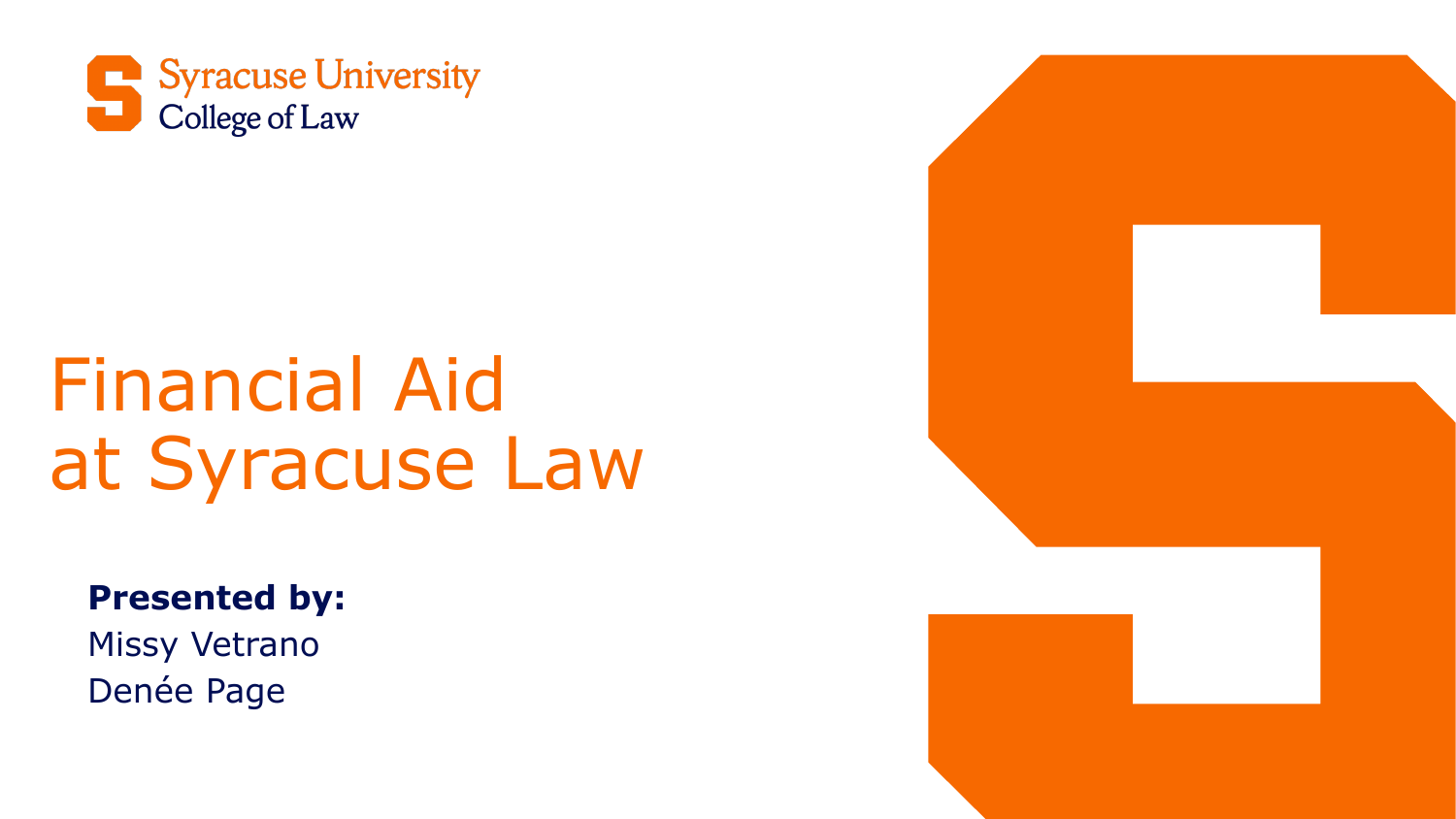#### **College of Law Office of Financial Aid**

**We are an extension of the Central Financial Aid Office, fully dedicated to College of Law students.** 

**We offer personalized counseling and work to customize resources with each student based on your circumstances and needs.** 

**We are in touch with students regularly and invite you to email us any time you have questions.** 

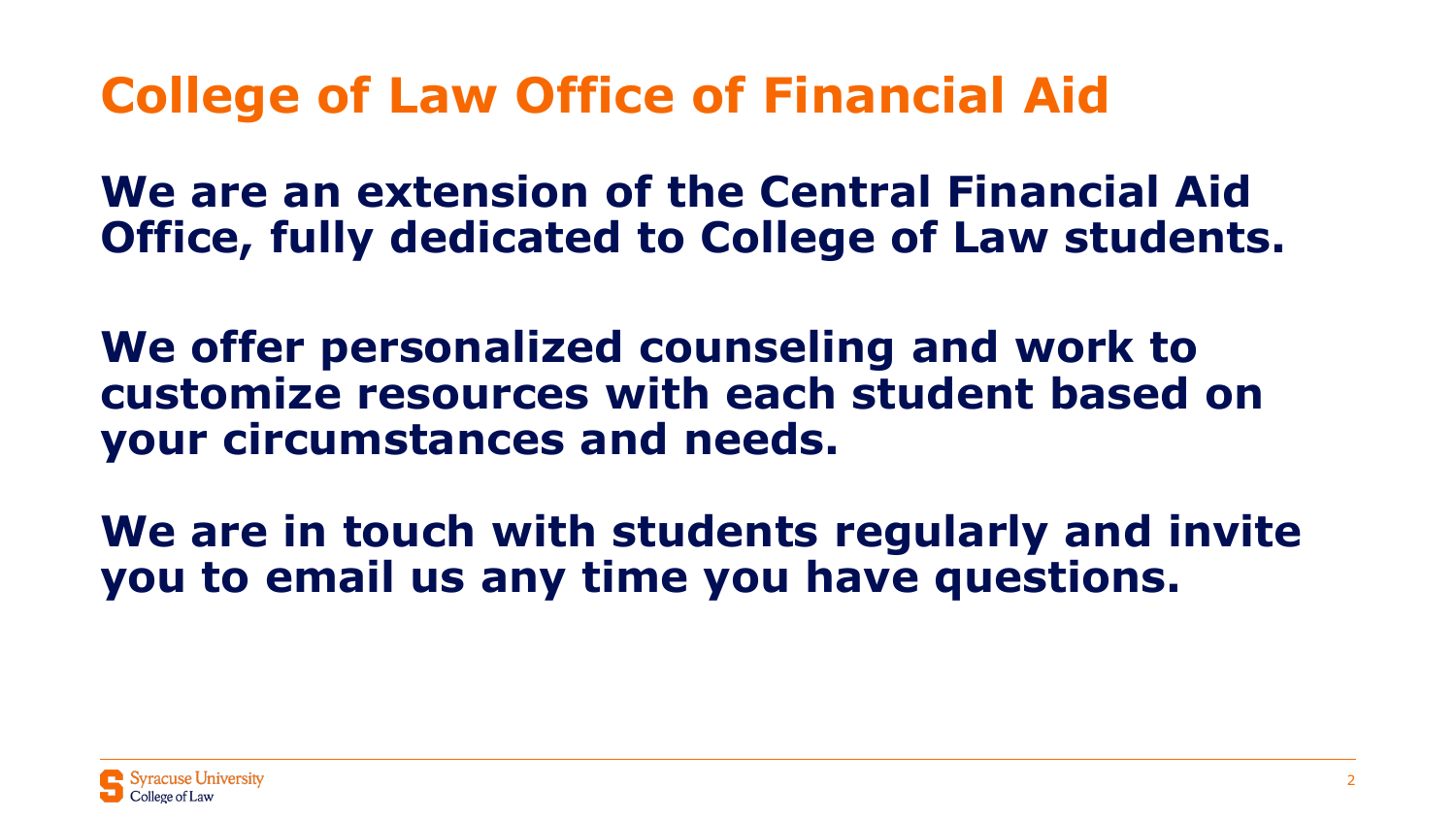#### **Types of Aid**

**MERIT SCHOLARSHIPS** – Determined at the time of admission, not need-based. Applied to tuition expenses and renewable each academic year with good academic standing.

**COLLEGE OF LAW AWARDS** – Special scholarships or grants, many of which are funded through the generosity of alumni and donors. Students must meet award criteria to qualify (ex: curricular pursuits, practice-interests, financial need).

**FEDERAL WORK STUDY**– Federal funding allocated for a student to earn through part-time employment. Students must complete a FAFSA.

**OUTSIDE RESOURCES** – Outside scholarships or grants, Veteran and Military Benefits, Employer Tuition Benefits

**FEDERAL OR PRIVATE LOANS** – Students can use loan financing toward required tuition and fees and cost of living expenses.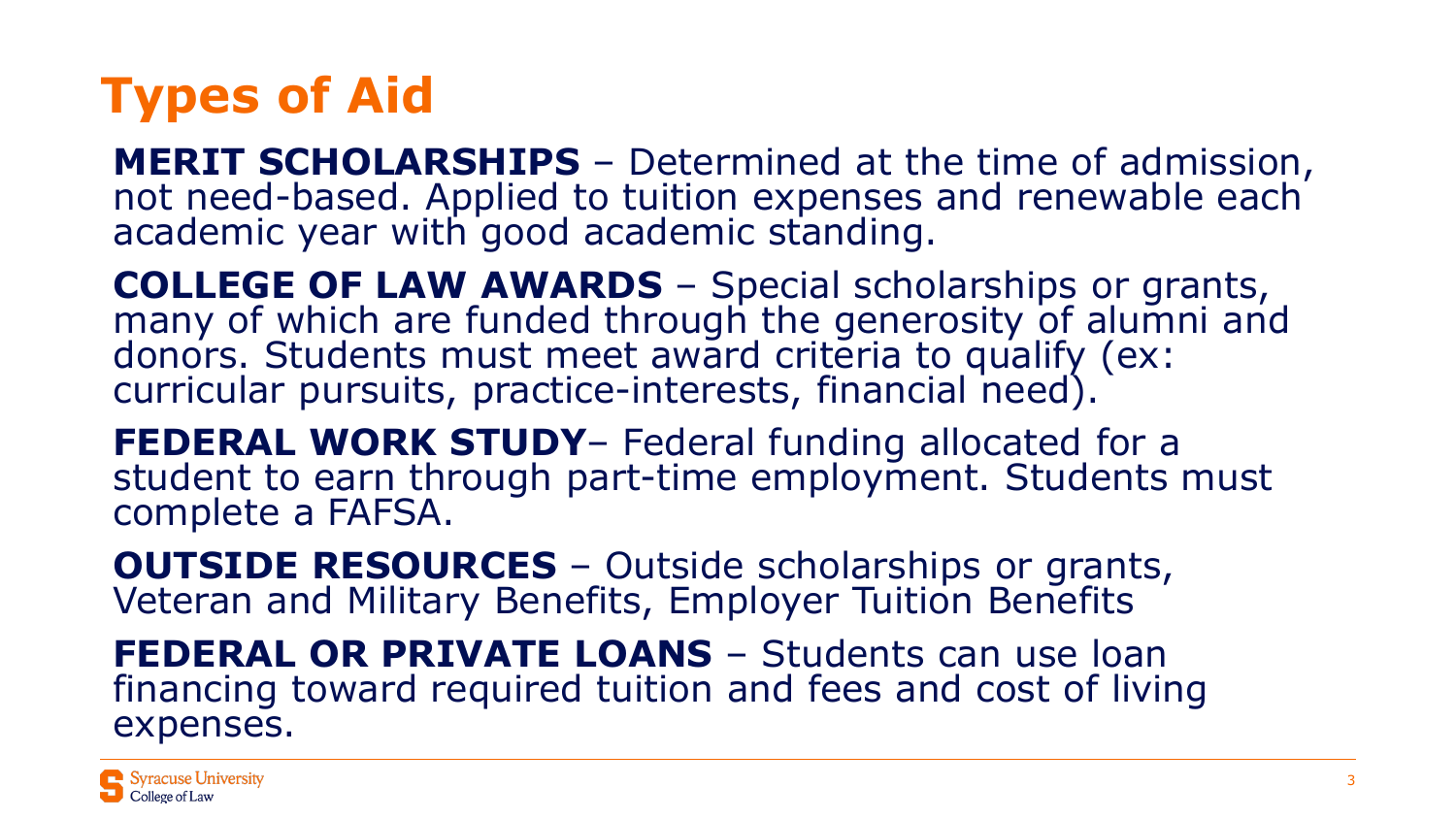### **Applying for Financial Aid**

#### • **FAFSA – Free Application for Federal Student Aid**

- Needed to confirm eligibility for Federal Student Loans and other forms of federal and need-based aid
- Complete the 2022-2023 FAFSA at fafsa.ed.gov
- Graduate/Professional Students are considered Independent – no parent income or financial information is considered or needed

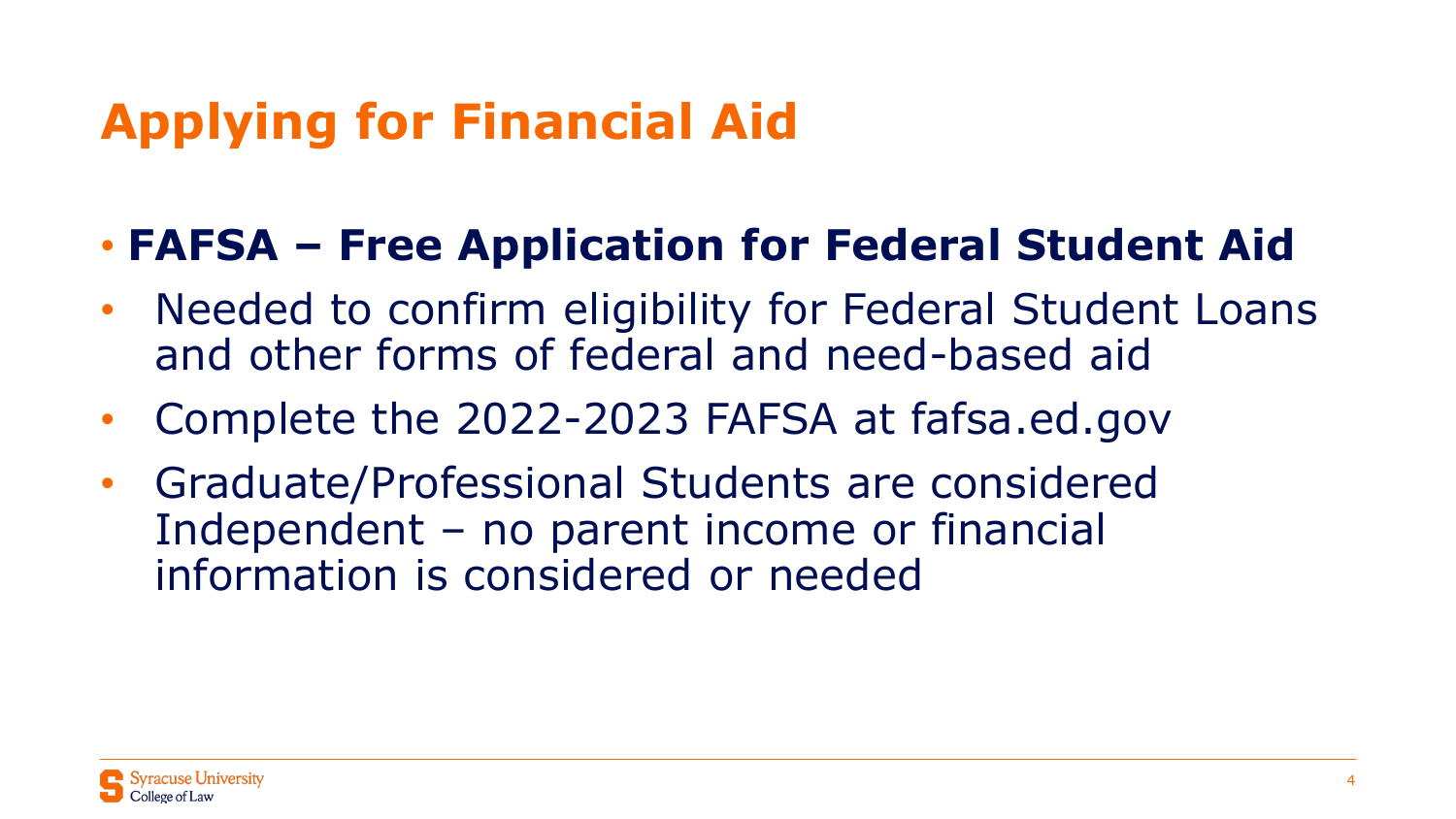#### **MySlice and Your Financial Aid Awards**

Students who file a FAFSA will receive a notification by email within 1-2 weeks.

- MySlice: Syracuse University's<br>Student Portal
- After logging in, find Student Services  $\rightarrow$  "2023" Aid Year
- A breakdown of your awarded aid can be seen within the **Award Summary** tab
- An itemization of your estimated budget and the categories we consider is found within the **Cost of Attendance** tab

**Financial Aid** 

**Cost of Attendance** 

Financial Aid Year 2022-2023

This is an estimate of items and costs associated with your program. These may be subject to change. **Estimated Financial Aid Budget Breakdown** 

**Fall 2022** 

**Category Description** Amount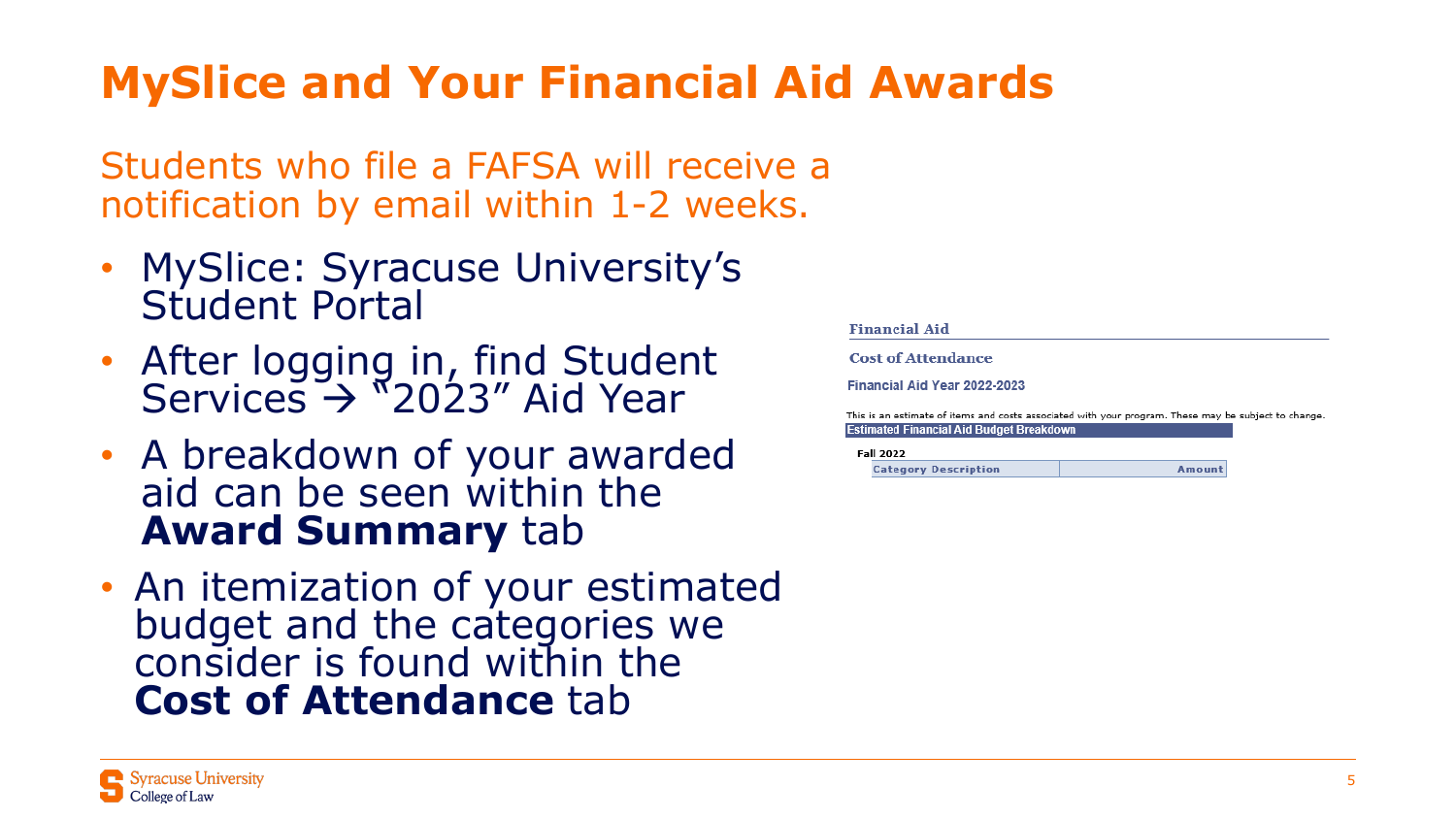#### **Cost of Attendance and Planning Your Expenses**

- The Cost of Attendance includes directly billed tuition and fees as well as living and personal expenses.
- Students use Graduate PLUS loans to fund remaining costs. Your Graduate PLUS eligibility each semester is the difference between the financial aid awarded and the total cost of attendance.
- Use our Budget Calculator to calculate your total expenses for the academic year and Graduate PLUS eligibility. Then go to studentaid.gov to **Apply for a Grad PLUS**.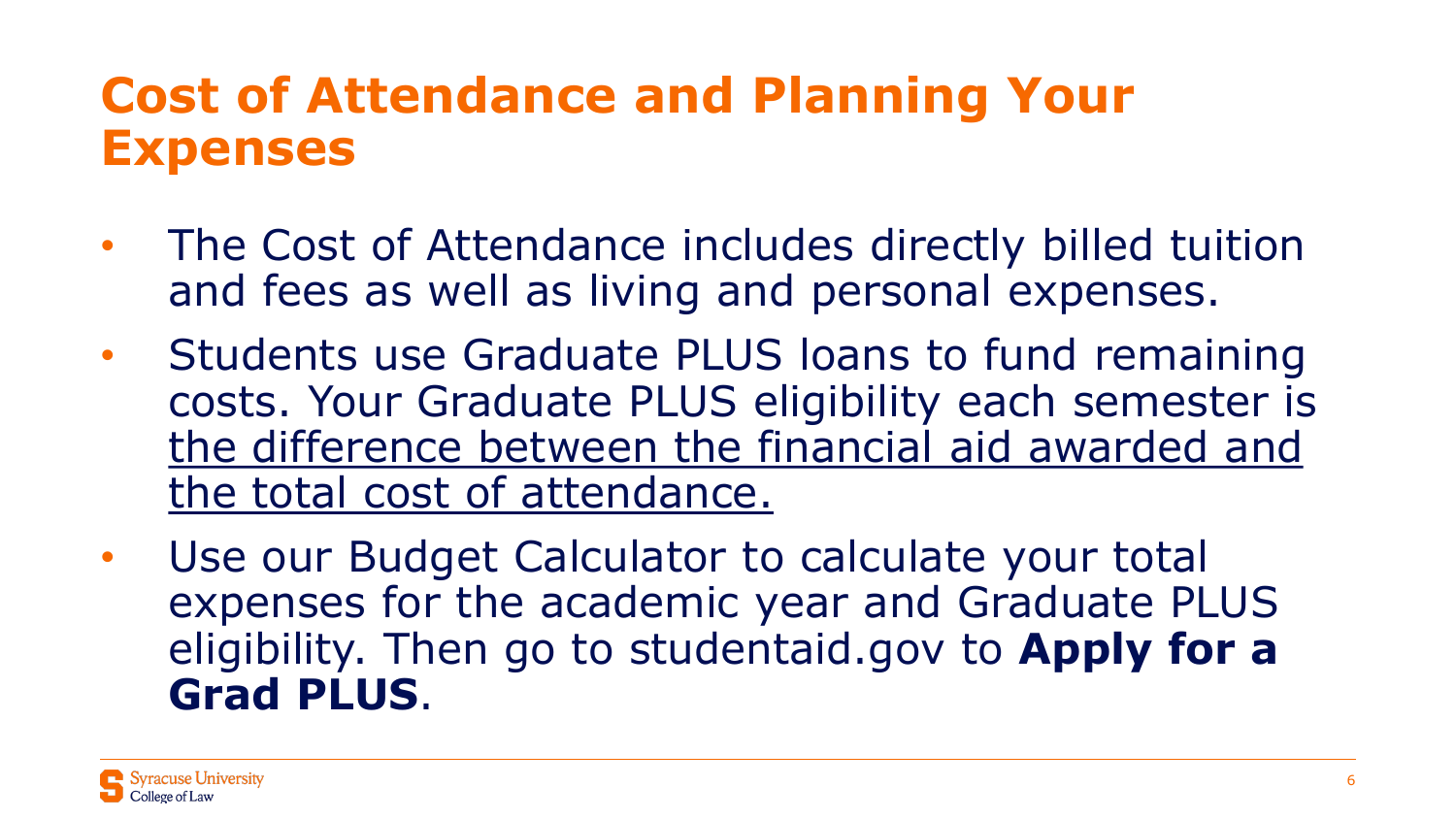#### **Let's Talk About Loans**

- **Federal Direct Unsubsidized Loan**  not need-based, not credit based. Students can borrow \$20,500 annually. Interest accrual begins at disbursement; loan processing (origination) fee assessed. Program Aggregate Limit of \$138,500.
- **Federal Direct Graduate PLUS Loan** Requires a separate application and credit check at StudentAid.gov. Students can borrow up to the cost of attendance. Interest accrual begins at disbursement; loan processing (origination) fee assessed.
- **Private Educational Loans**  No fee, fixed or variable interest rate options. Limited repayment flexibilities.

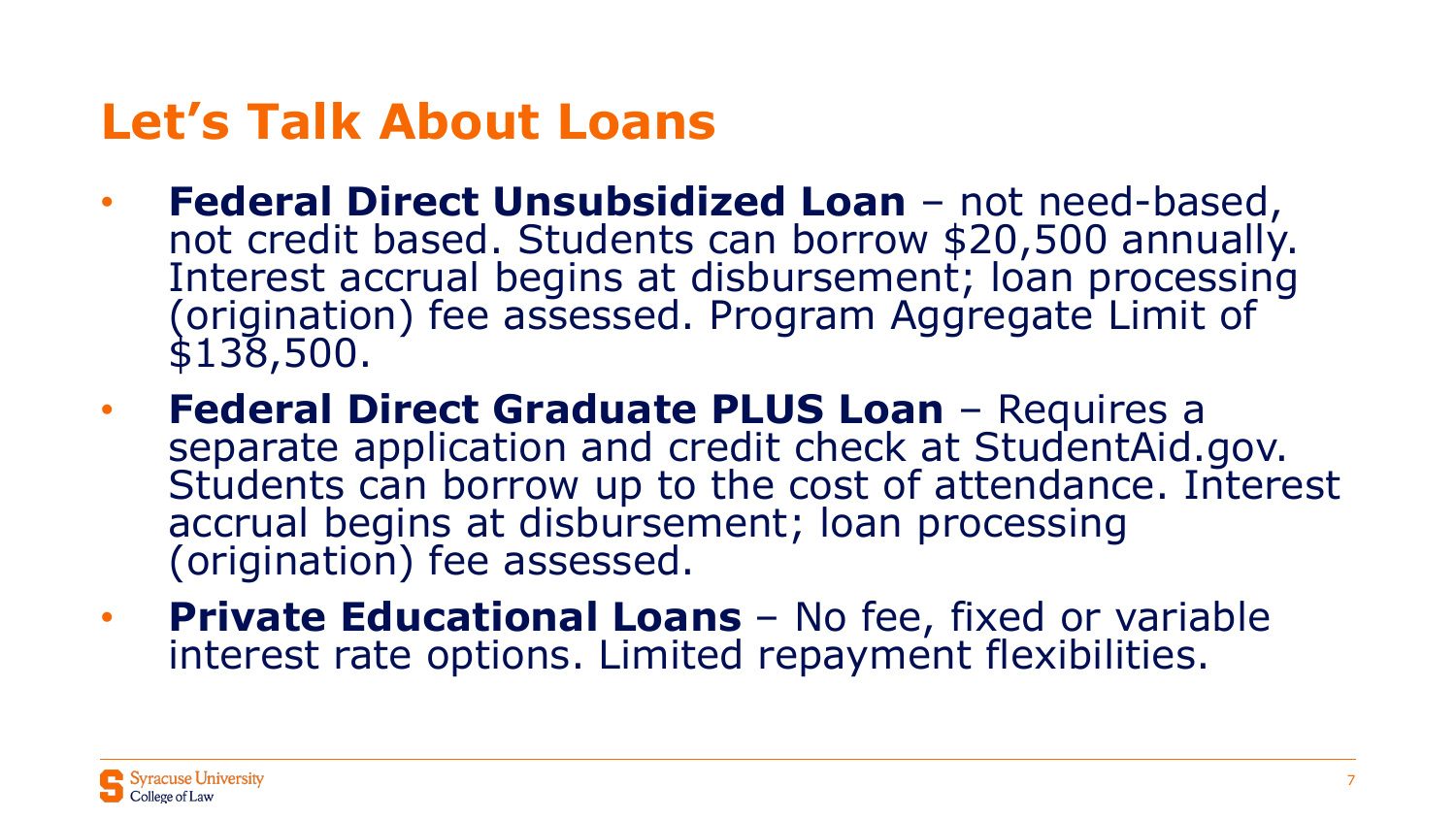#### **Finalizing Your Loans (now – August)**

- Refer to your MySlice To-Do List to begin finalizing aid
- **Federal Direct Unsubsidized Loan**  Complete Master Promissory Note, Entrance Counseling at StudentAid.gov
- **Federal Direct Graduate PLUS Loan**  Requires a separate application and credit check at StudentAid.gov, Master Promissory Note
- Syracuse University will send a reminder with this information and notifications when loans have been awarded.

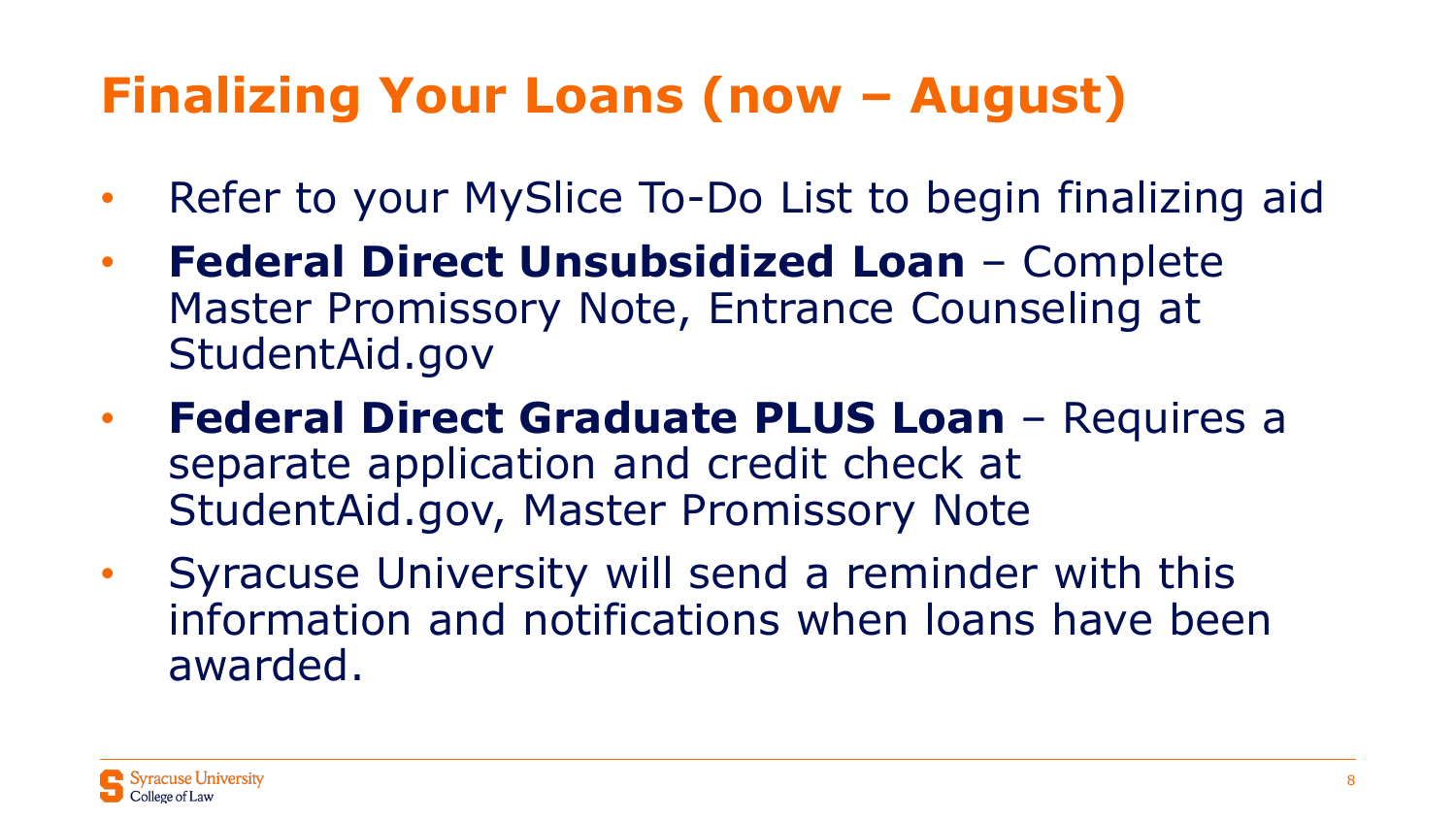#### **Bursar Bills and Payment**

- Residential full-time students bills sent June 2022 and due July 2022.
- JDinteractive and part-time students bills sent September 2022 and due October 2022.
- Bills will reflect fall tuition, required program fees and Student Health Insurance (if residential full-time). Students with qualifying health coverage may waive out of the plan.
- Students will see financial aid listed as "Anticipated Aid" on the billing statement.
- Students may cover remaining tuition and fees through Federal loans or make a payment. Installment Payment Plans can be set up with the Bursar's Office.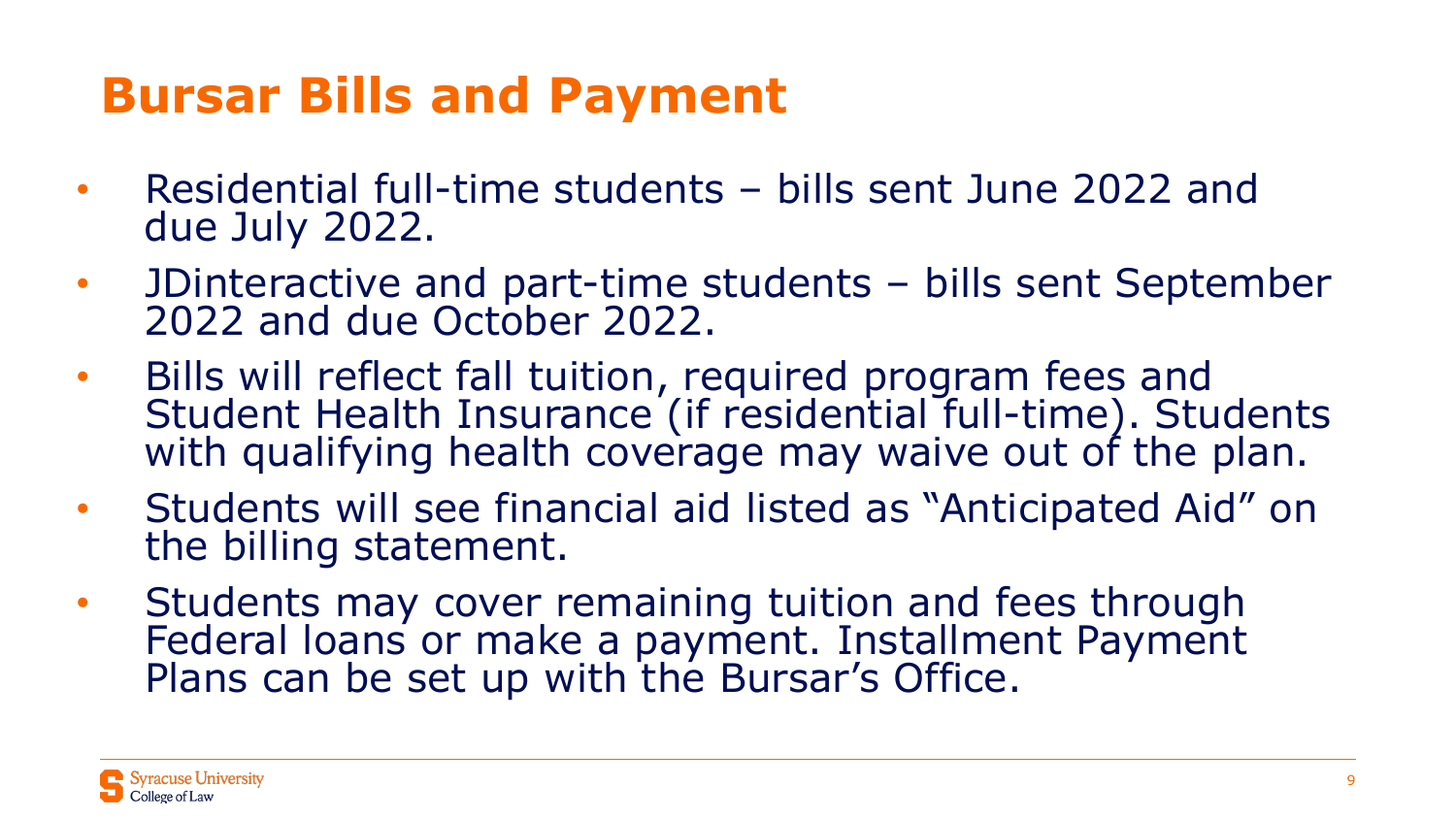#### **Disbursements and Refunds**

- Financial Aid disburses to your student account about five (5) business days before the first day of class.
- Students should be prepared to fund travel to Syracuse for Orientation or Residency 1, books and initial costs for the first 1-2 weeks of the semester.
- Students who have a financial aid credit balance after tuition and fees have been paid, can request a refund.
- Allow 7-10 business days for refund processing. Direct deposit is required and can be completed in MySlice.

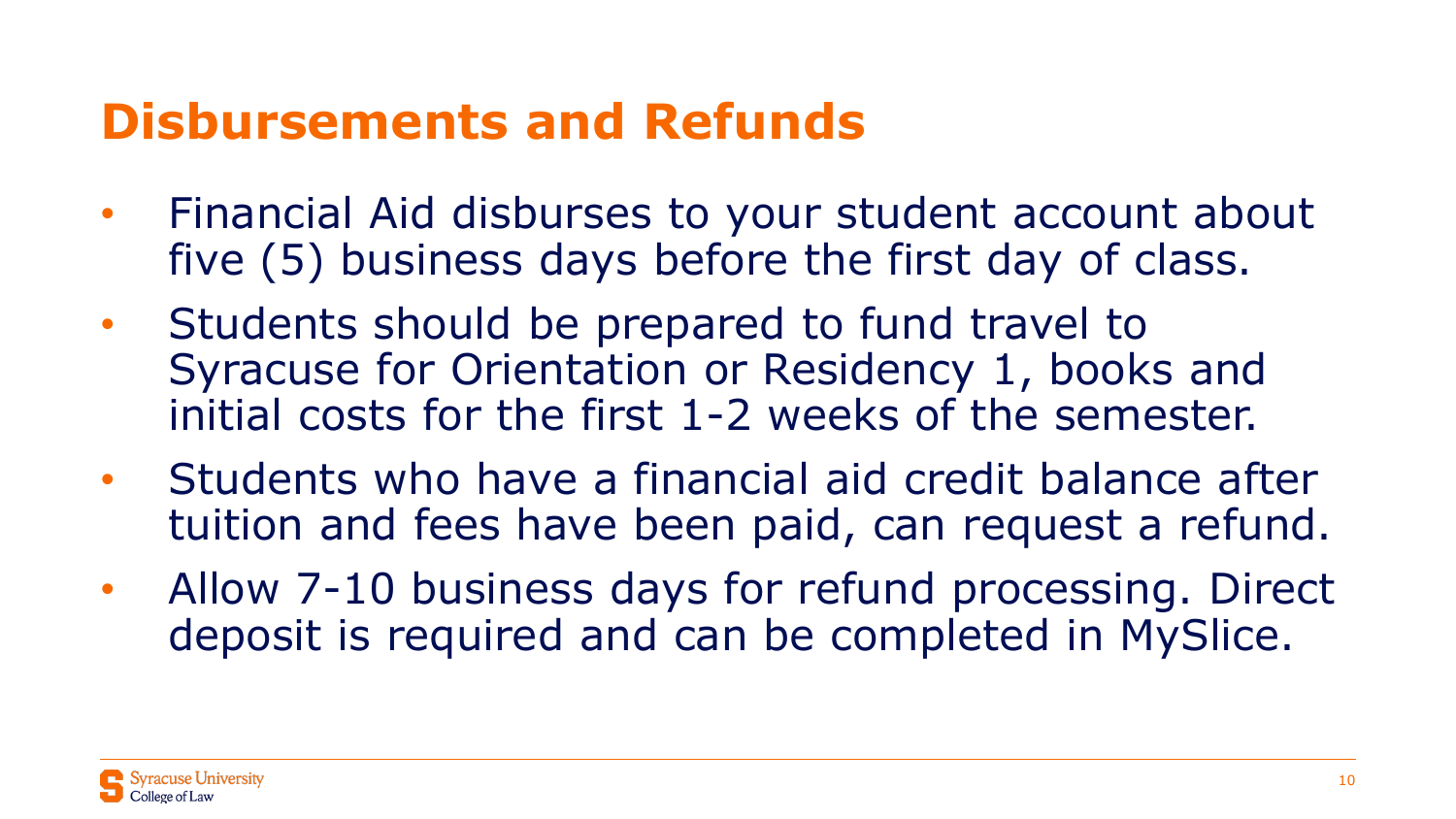#### **Outside Scholarships and Educational Benefits**

- Outside Scholarship Database
- Veteran Benefits Office of Veteran Success, submit certificate of eligibility and request for certification
- Employer Tuition Bursar's Office assists with invoicing needs

#### Email [LawFinAid@syr.edu](mailto:LawFinAid@syr.edu) if you plan to use these resources.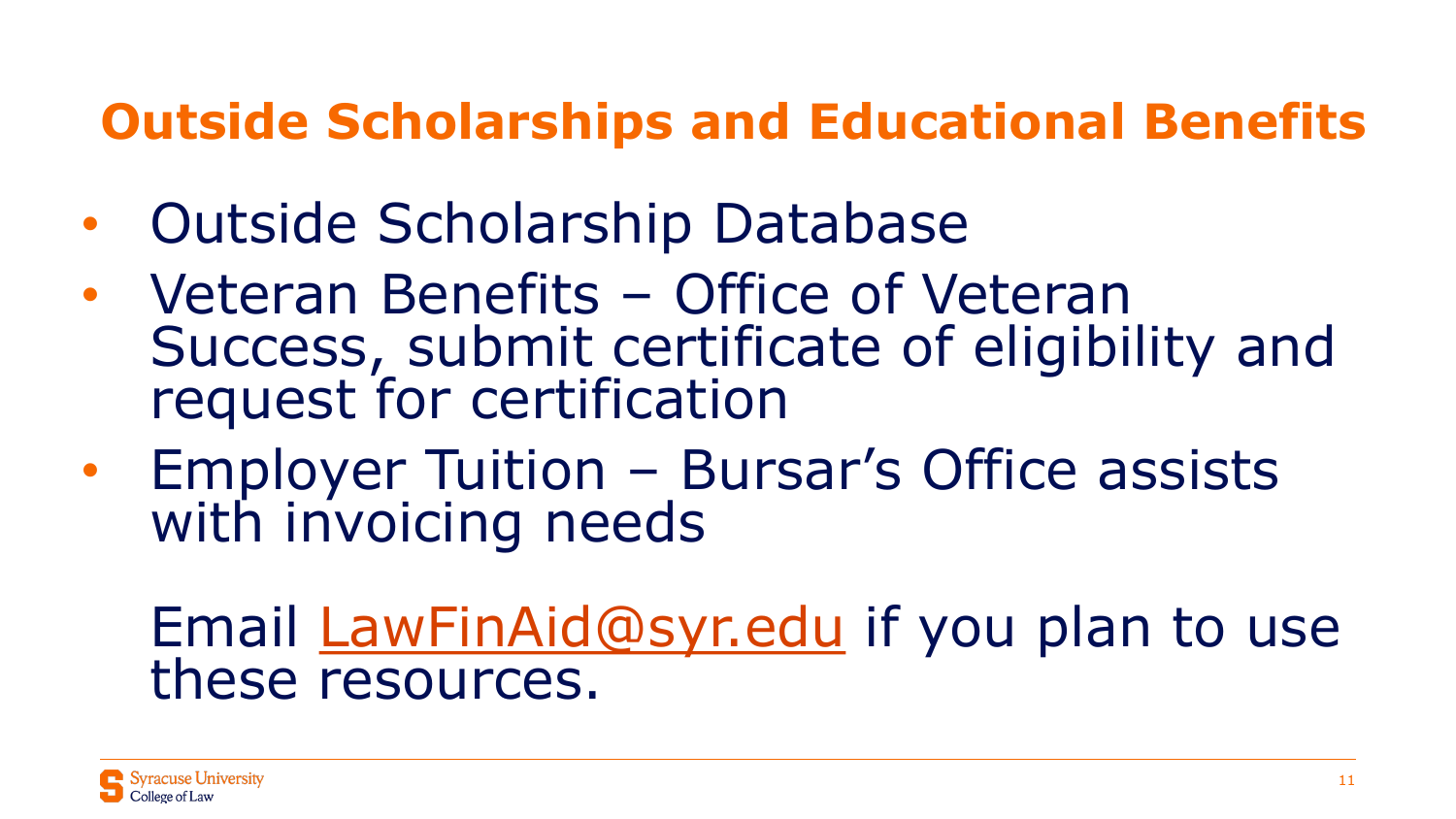#### **Additional Financial Aid Topics**

- Working in law school
- Cost of Attendance adjustments
- Summer Financial Aid
- Joint Degrees at Syracuse **University**
- Loan Deferment Prior student loans deferred electronically late August

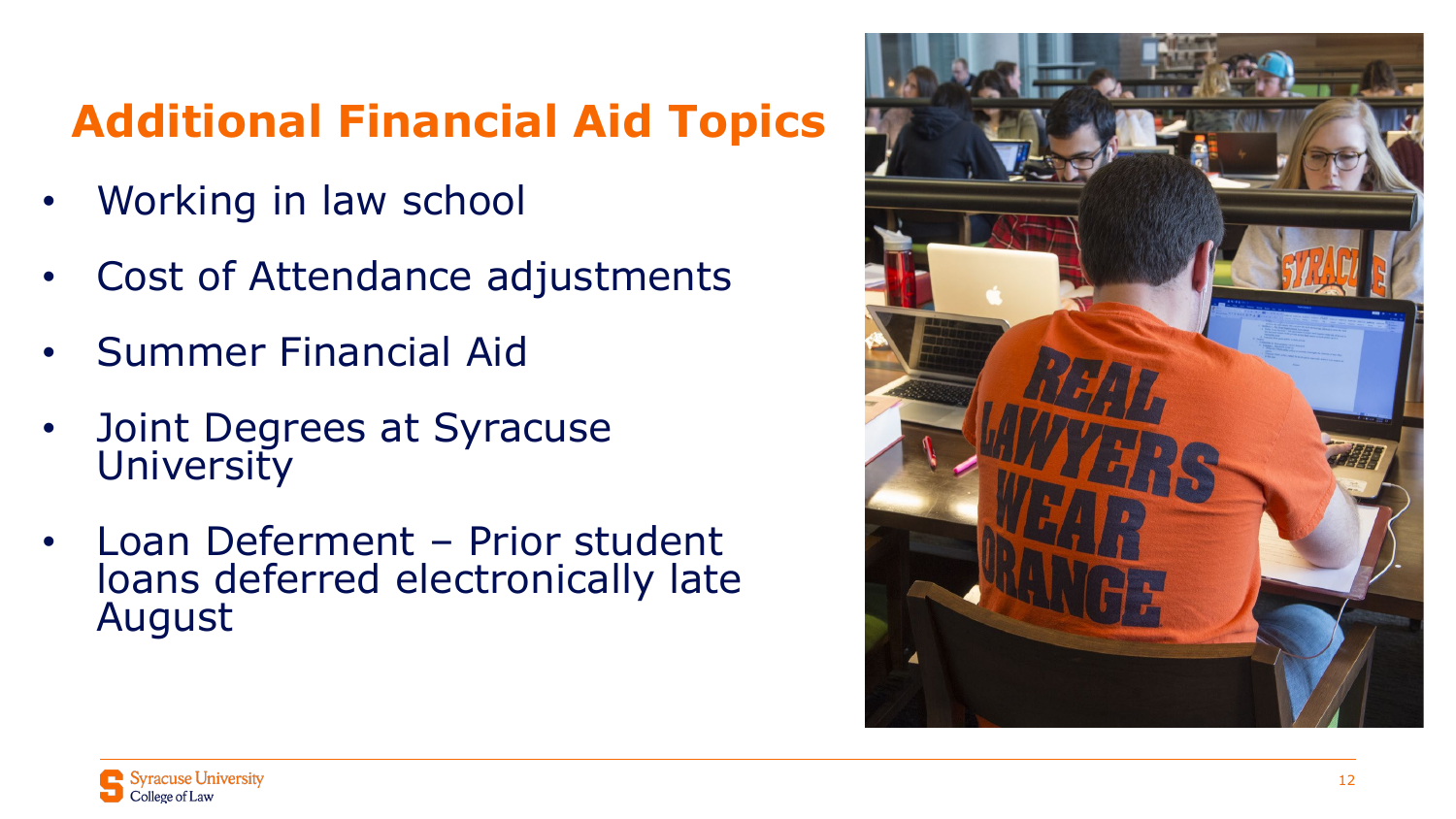#### **Financial Aid Resources and Services**

• Financial Literacy Programs:

Syracuse University Smart Money MAX by AccessLex Institute and Ask EDNA!

- Outside Scholarship Databases
- Monthly Scholarship Bulletin



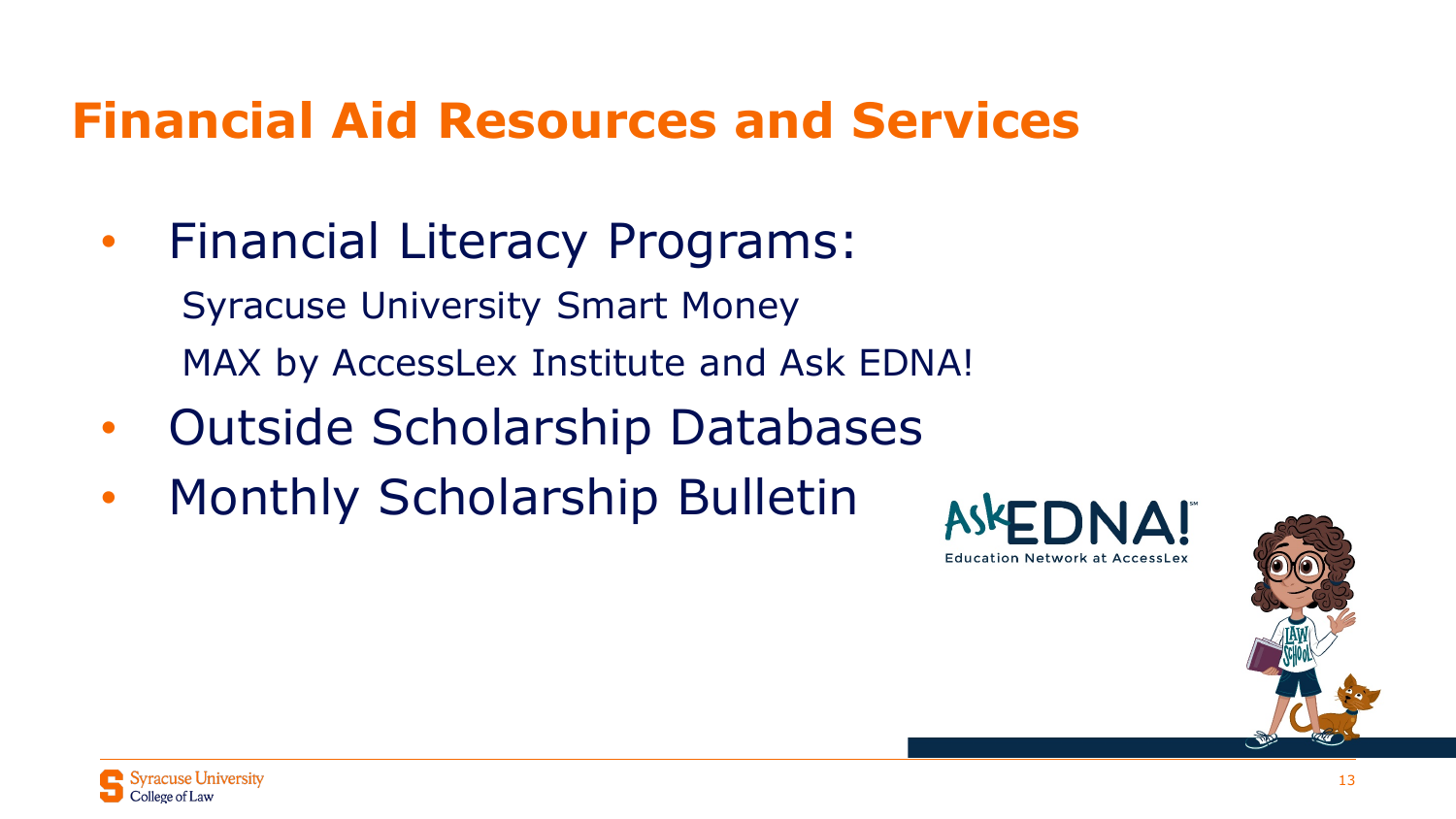#### **How Can You Prepare Now?**

- Minimize your consumer debt and build your credit
- Create a budget
- Apply for Outside Scholarships
- Find housing



- Finalize loan applications (May-August) and determine loan needs for the year ahead
- Enroll in or waive the student health insurance (MySlice beginning June and running through September)
- Set up direct deposit for refunds (in MySlice in early August)